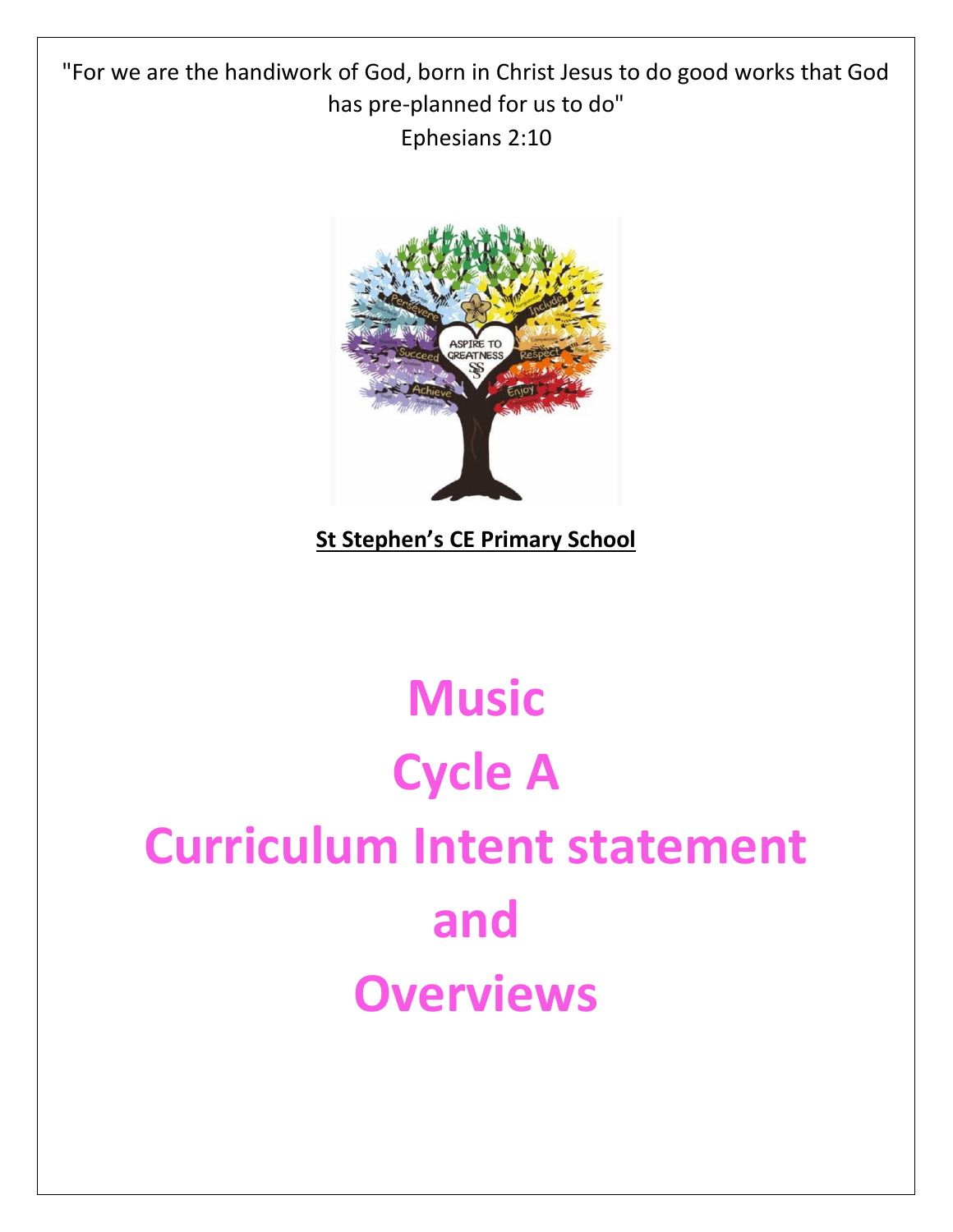## **Intent Statement**

Through this curriculum, we intend to inspire pupils to develop a love of music and their talent as musicians. In addition we see music as a vehicle for increasing their self-confidence, creativity, memory and sense of achievement. At St. Stephen's, music is linked to other subjects through cross-curricular topics. As pupils progress, they will develop a critical engagement with music, allowing them to compose, and to listen with discrimination. Pupils will perform, listen to, review and evaluate music across a range of historical periods, genres, styles and traditions, including the works of the great composers and musicians. They will learn to sing and to use their voices, to create and compose music on their own and with others, use technology appropriately and have the opportunity to learn a musical instrument. Children will also understand, and explore, how music is created, produced and communicated.- This will include through the inter-related dimensions: pitch, duration, dynamics, tempo, timbre, texture, structure and appropriate musical notations. 

## **Curriculum Overviews for Music**

|              | Autumn                                                                 | Spring                                                                            | Summer                                                                   |
|--------------|------------------------------------------------------------------------|-----------------------------------------------------------------------------------|--------------------------------------------------------------------------|
| KS1 Cycle A  | Music to depict the fire<br>of London - Classical<br>composers         | Dance music through<br>the years 1950s to<br>modern day                           | European Music                                                           |
| Ks1 Cycle B  | <b>Traditional Christmas</b><br>Carols<br>Christmas production         | Sounds of the<br>Antarctic (Vangellis)                                            | 1970s pop culture -<br>linked with seaside<br>topic.                     |
| LKS1 Cycle A | Songs to accompany a<br>narrative (Joseph.Mary<br>Poppins, Oliver etc) | Volcanoes and<br>Earthquakes - Music<br>for an explosion<br>(Classical composers) | The Rainforest<br>(Classical composers)                                  |
| Lks2 Cycle B | Film scores - to<br>accompany the a<br>narrative                       | <b>Water Music</b><br>(Classical composers                                        | Music from the North<br>West (Liverpool -<br>Mersey beat/<br>Manchester) |